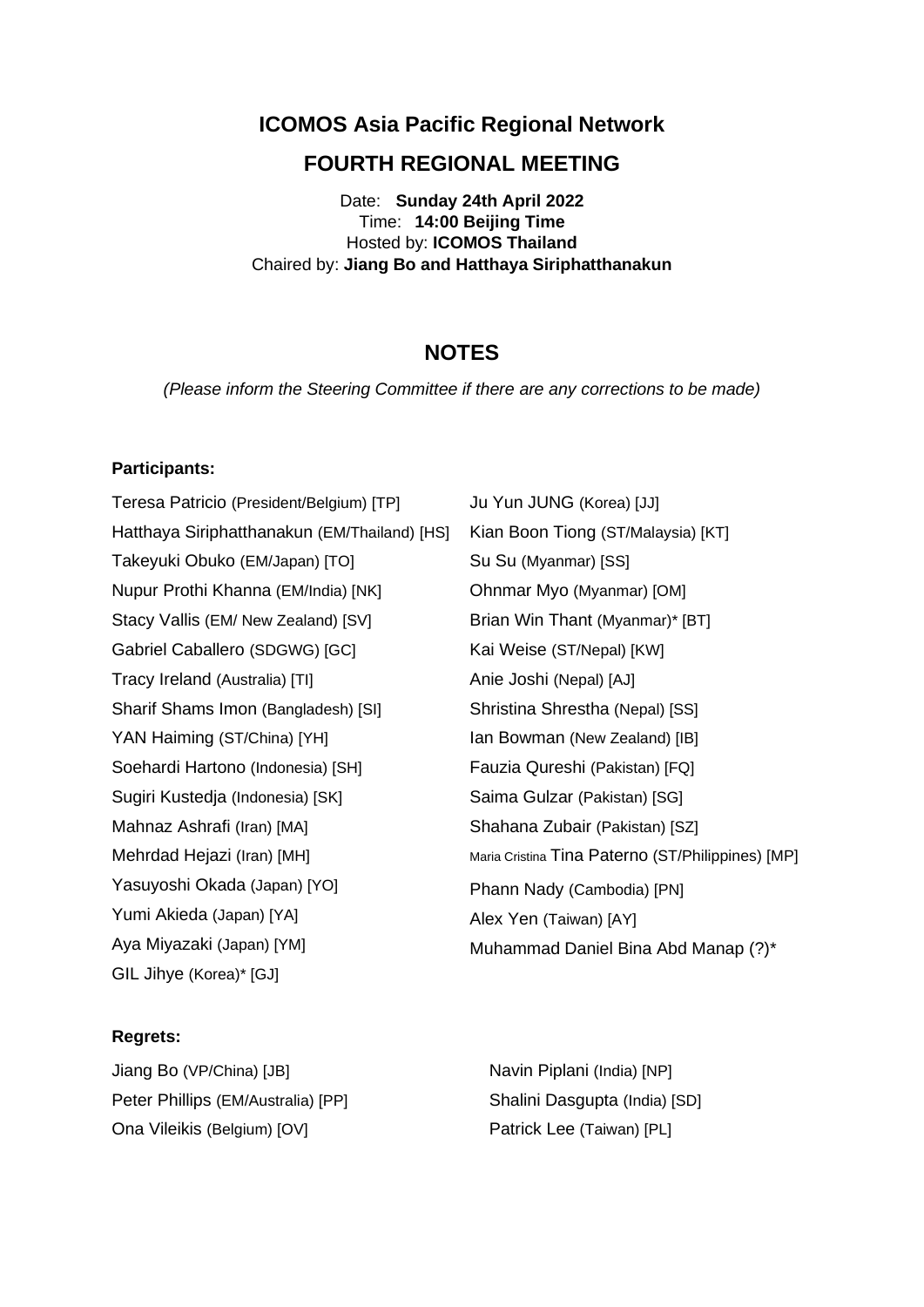# **Summary**

- 1. The ICOMOS Asia Pacific Regional meetings were found to be a wonderful means of sharing experiences, disseminating information and discussing issues. The format of having short presentations has been rewarding. These topics could lead to further activities and events. The next meeting is to be organized in the coming months. [To consider end of June.]
- 2. To work together with the secretariat and the Asia Pacific Network to get individual members from countries without a national committee, and to facilitate the establishment of national committees in interested countries. [Cambodia, Vietnam, Uzbekistan, Bhutan, etc.]
- 3. To fully establish the Steering Committee with six members (still requiring two EP members), to function till after the next elections of International Vice Presidents, taking place in August 2023, when three members will retire, allowing for three new members to be elected. To further clarify and finalize the roles and responsibilities of the Steering Committee. [The possibility of nominating the Vice President through the Regional Network to be further discussed.] Note: presently there are four Steering Committee members: Kai Weise (Nepal), Tina Paterno (Philippines), Tiong Kian Boon (Malaysia) and Haiming YAN (China).
- 4. To carry out further discussions on the 'Asia Pacific approach to Heritage Conservation', building on the presentations made during the meeting, taking into account, for example the Burra Charter, the Nara Document on Authenticity, the concept of '*seibi'*, the concept of living heritage, and discussing the factors affecting the heritage properties and the examples of appropriate responses. To use the 'Heritage Alert' by ICOMOS International to raise awareness of treats to specific sites.
- 5. To contribute to the global discussions on issues, such as by submitting comments for the Mondiacult World Conference on Cultural Policies and Sustainable Development [To contact Gabe: [gabriel.caballero@icomos.org](mailto:gabriel.caballero@icomos.org) ]
- 6. To collaborate with other regional networks such as the Asian Network for Industrial Heritage (ANIH) [To contact Alex: alexyen@cute.edu.tw]
- 7. To discuss the possibility of contributing to the ICOMOS AGA 2022 taking place in Thailand from 25 to 30 October 2022 [To contact Hatthaya: hatthaya.siriphat@icomos.org] and the ICOMOS GA 2023 that will take place in Australia from 31 August to 9 September 2023 [To contact Stacy: tracy.ireland@canberra.edu.au].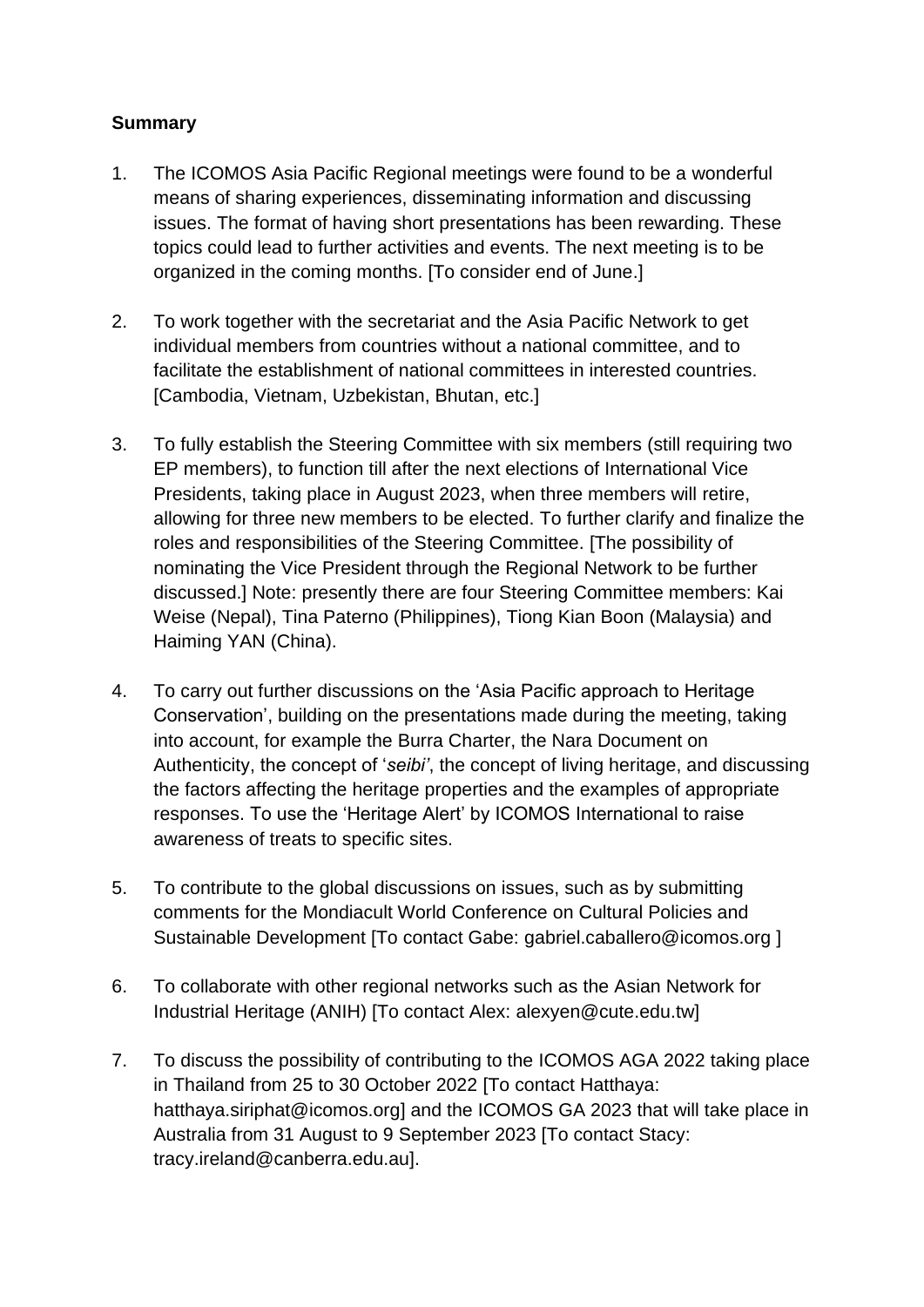# **1 Introduction**

Hatthaya Siriphatthanakun (Thailand/EM International) welcomed all the participants in the name of Jiang Bo (China/VP International) who was not able to attend. The ICOMOS International President Teresa Patricio was welcomed. The agenda was adopted. It was agreed that Kai Weise would be the rapporteur for this meeting. It was agreed that the chair will keep time. In future the EP members who will join the Steering Team will be preparing the meeting minutes and timekeeping.

# **2 APA Network status – presented by Kai Weise (Nepal)**

The ICOMOS AP Network is under the umbrella of the International Committee of ICOMOS. Asia Pacific is well represented with six International Board Members, from Thailand, Korea, Japan, Australia, India and New Zealand. It is a good time to establish the ICOMOS Asia Pacific regional network when there is such good representation from the region in the International Board. Ona Vileikis is assisting in coordinating with the Central Asian members. Gabriel Caballero, the focal point for the SDGs Working Group has also been active. There were also ongoing discussions with the Secretariat in Paris on setting up this network.

There are 20 National Committees in the ICOMOS Asia Pacific regional network. One of them, Pacifika, being a Cluster Committee, which still needs clarification on how it functions. We can further discuss how we can support each other. Some National Committees are much larger and functioning much better than others. Some might need further support, and this network is in a position to support those who might be struggling slightly.

There are additionally individual members from Taiwan, Uzbekistan, Maldives and Vietnam, which do not have a National Committee. This list still needs to be updated. There is a further list of possible future National Committees, such as Cambodia, Vietnam, Laos, Maldives, Bhutan, Uzbekistan, Tajikistan and Kyrgyzstan. Some of these are in touch such as Cambodia and recently Vietnam. There might be interest in Bhutan and Ona is looking into the possibility of Uzbekistan. These can be discussed further, but at least the individual members should get involved with the regional network.

We would like to increase members from those countries that do not have National Committees. Recommendations are welcome from everyone. We would also assist in establishing National Committees where it might be beneficial. This would be more of a long-term plan. We hope this will help to strengthen regional networking and collaboration, as we get better organized.

# **3 Establishment of Steering Team- presented by Tina Paterno (Philippines)**

The Asia Pacific Regional Bureau, or Steering Committee [Steering Team] was being established to assist those who had already been involved in the running network. This was based on a starter document prepared by Peter Phillips on 9 June 2021. Some additions and changes are being proposed to the original document. Instead of four members (two from National Committees, one EP and one co-opted from areas that do not have a National Committee), it has been proposed to have six (four from National Committees, two EP, with the possibility of co-opting members at a later date).

The term was initially one year on trial basis. It has been proposed to extend it to three years. It would be co-terminus with the international board. It would also be staggered to keep the institutional memory. So for example, by 2023, three of the six members would remain, while three would retire. There would then be three new elected officials. It is proposed that this be part of the regional meetings, which would review the effectiveness of the Bureau [Steering Team], and carry out the elections of the three new officials. It has also been proposed to have a maximum of two consecutive three-year terms.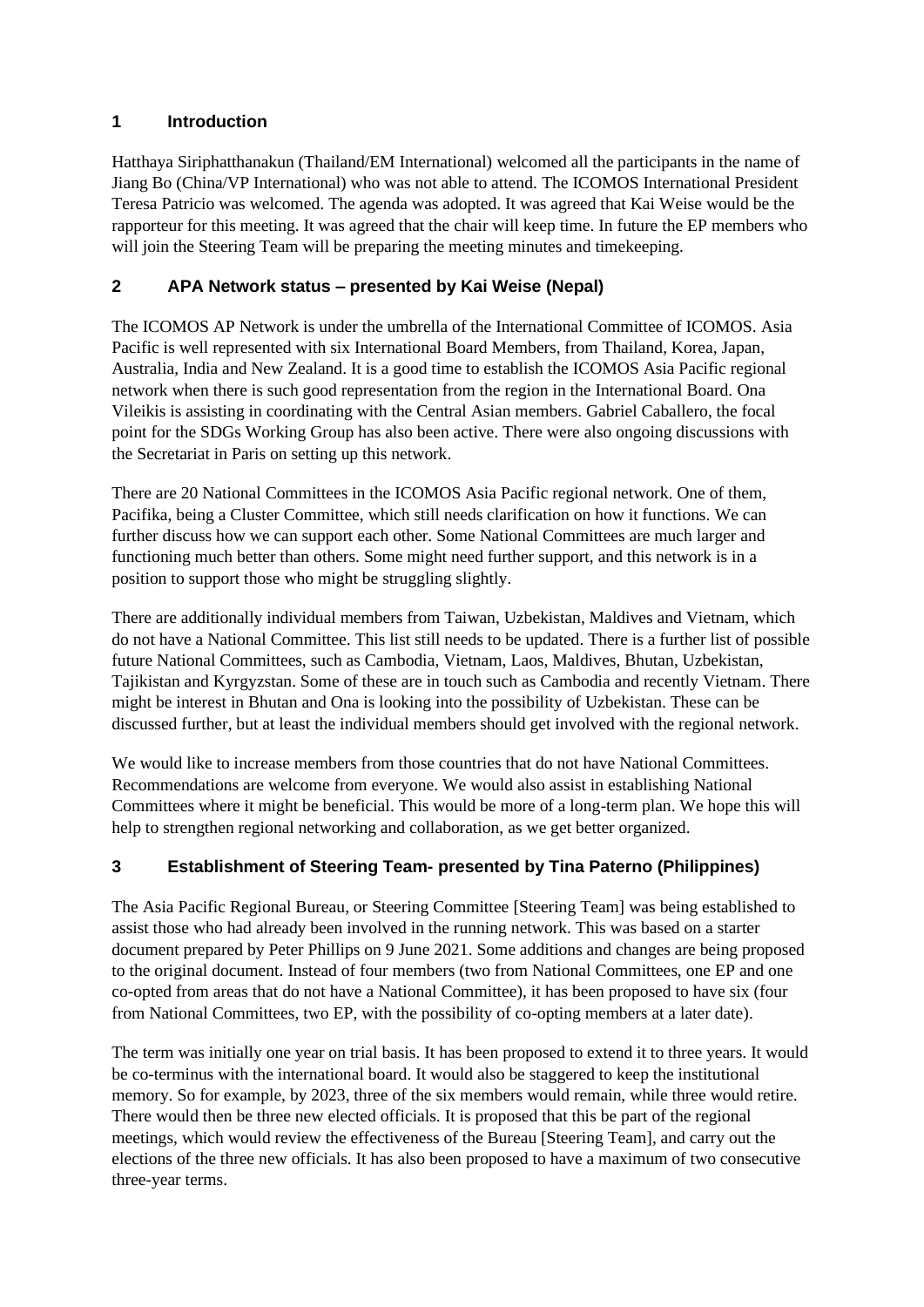The roles and responsibilities of the Steering Team.

- (1) To facilitate / enable meetings between countries for thematic collaborations. This links back to the survey carried out last year with various theme, and almost everyone wanted to work in smaller groups, on topics they were interested in. There were four countries willing to lead discussions, while eight other themes did not have leads. These meetings could be ushered in before or after the regional meetings, which is something the Steering Team can enable.
- (2) To propose long and short term strategy and objectives for approval.
- (3) To set-up a system that facilitates regional networking (Facebook, meetings, sharing calendars).
- (4) To report on the discussions related to the 'Asia Pacific identity'.
- (5) To support countries looking to set-up National Committees by inviting them to meetings and facilitating informal exchanges with their representatives The Steering Committee [Steering Team] can recommend these representatives to ICOMOS International for the formalities and legalities of the procedure.

This document can be accessed under google docs for review and comments: https://docs.google.com/document/d/18ZxYVN\_YZf6fZH6Bk3LQ1cXRWgDt3Yyo/edit#

**[KW]** This team would continue till the AGM in 2023, and three members would remain and continue for a further three years, with three new members joining in. That is if we have three members who are willing to continue and we have three new members willing to join. If not we will have to arrange things accordingly.

#### **4 Short presentations on 18 April celebrations and lessons**

#### **4a CHINA- Presented by YAN Haiming**

There were 12 cities with 32 activities on this very special topic on Heritage and Climate. The secretariat of ICOMOS China held a scientific seminar with scholars from not only the heritage fields, such as meteorology and environment, to share their experience on climate change and its impact on heritage. This was live-streamed for the first time, and there were over 30,000 people who watched, which was a very big number. It was a very good event, which was also interactive. The proceedings of this event will be coming out later this year, which will hopefully be in Chinese and English.

Additionally there were various scientific committees, individual members and institutional members that organized different kind of events. Tsinghua University and the ICOMOS China Committee for Historic Towns and Villages hosted a seminar on historic cities and the impact of climate. In Wuhan, for the annual event on shared heritage, a public lecture was given by a famous scientist on climate and heritage. The YinXu Museum in Henan Province, that experience heavy flooding last year due to climate change, had a lively discussion on the topic. The Han Yangling Museum in Xi'an celebrated the day with the public, including the elementary schools, to discuss their thoughts on climate change and heritage.

Every year ICOMOS China is dedicated to celebrate the International Day for Monuments and Sites. During the past three years we tried to combine virtual with physical meetings. Virtual meetings are being continued since more people can participate online. However, it is hoped that more physical meetings can be held next year.

#### **4b PHILIPPINES AND NEPAL – Presented by Anie Joshi**

This is an overview of a joint event organized between ICOMOS Nepal and ICOMOS Philippines. The topic was on 'People, Place and Culture shaping the Architecture'. The built heritage in different parts of the world is influence by climate and the culture. The vernacular architecture was analyzed on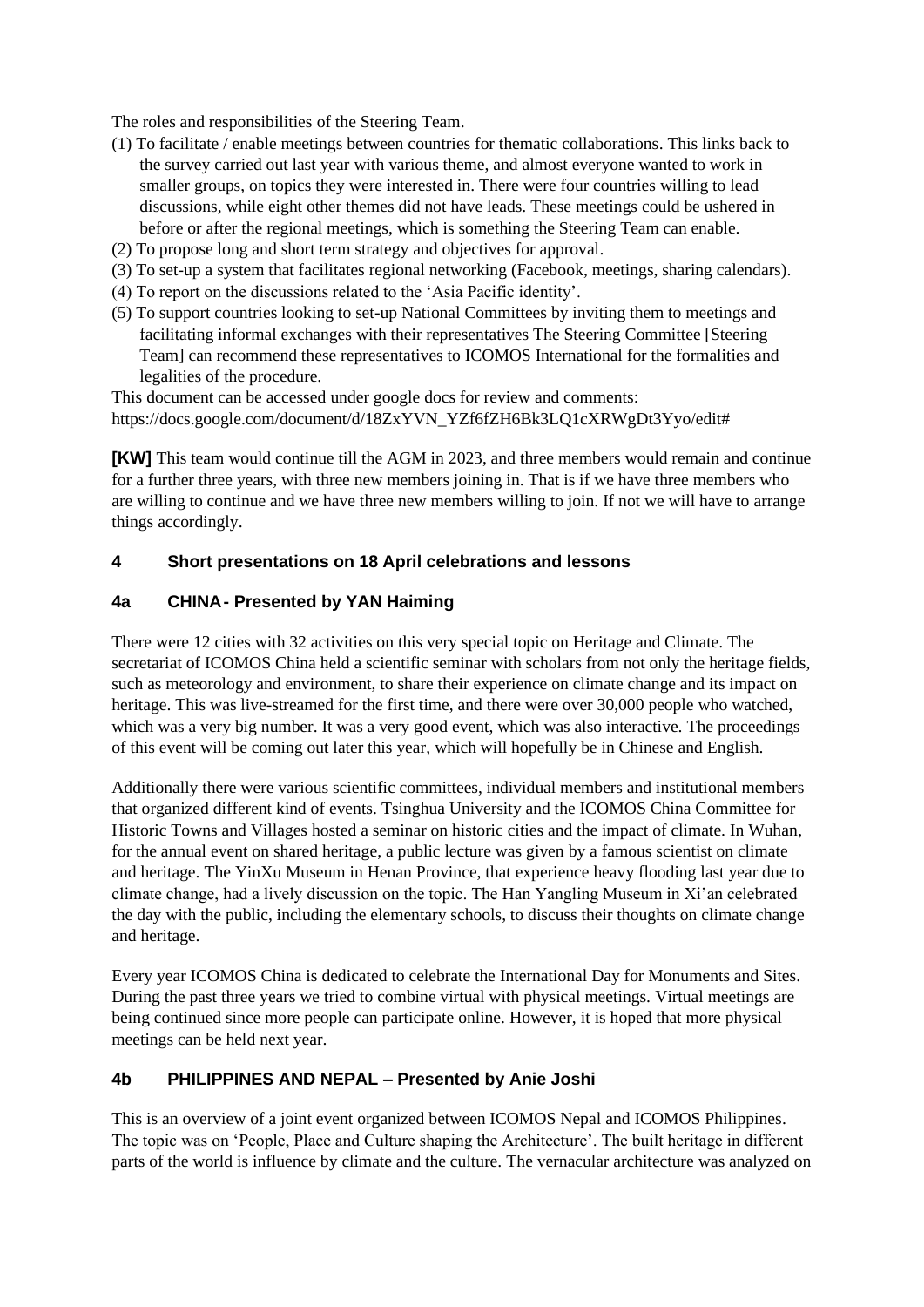how it developed in response to the climate, with the available material, how they evolved over time and how the local communities have adapted to Climate Change.

In preparation ICOMOS Nepal organized a national event where 14 examples from various regions of Nepal were presented. This then led to the joint event between ICOMOS Nepal and Philippines. Two of examples were then presented from each country. Vernacular architecture has been adapting to the changing circumstances. Climate change has demanded more frequent maintenance and certain adaptations. Comparisons can be made between both countries for example with the vulnerability of thatched roofs to typhoons and heavy rain. This was then replaced with tiled roofing, and then with corrugated metal roofing. The question that was raised was whether the corrugated metal roofing used in vernacular buildings reduces their vulnerability. Then there was the discussion on the impact on the authenticity of these buildings. There was also the concern that the traditional craftmanship is diminishing in many parts of the world, for the continuity of the built heritage and their maintenance. Through these discussions, it was possible to compare the situation in the two countries. Hopefully these discussions can be continued through the regional network. For example the assessment that was done by ICOMOS Philippines after the Super Typhoon Odette can be disseminated. A modality can be set up to share such information throughout the region.

**[MP]** It was very fruitful, the comparison in different location and climate. It was also more efficient to work together and there seems to have been interest in learning from each other's conditions. The collaboration also underlined the international nature of ICOMOS and even volunteers were more interested because it was international. Something like this can only be done by ICOMOS and it is something that can definitely be scaled up. This international collaboration is underutilised, and where we can go with this is limitless. As a region if we provide broader talks, fundraising events, and there is a greater potential, more comprehensive information can be put out, with less work.

# **4c KOREA – presented by GIL Jihye**

An ICOMOS forum 'Heritage and Climate Change' was organized in Korea by the National Scientific Committee on Climate Change and Cultural Heritage. The forum is a regular event held every two months. On 31st March 2022 a hybrid meeting was organized in the office located in the UNESCO house in Seoul. There were three presentations and a discussion session. The first presentation was on the Climate Change Policy in Korea. The Third Climate Change Adaptation Plan has been established, which also states the need for further research on the impact of climate change on heritage. The second presentation was on the Current Status of Heritage and Climate Change Response, focusing on minimizing the impact of wind, flood and fire and the need for active involvement of cultural heritage in reducing climate change in the future. The third presentation was on Cultural Heritage and Carbon Emission Reduction Planning, which needs to be included in the cultural heritage policy and carbon emission needs to be monitored.

The International Day for Monuments and Sites was a good opportunity to share Climate Change discussions in the field of Cultural Heritage, and many people including researchers, students and site managers participated, giving insight into the integrated approach to climate change adaptation and mitigation. ICOMOS Korea has seven National Scientific Committees, with the NSC on Climate Change and Cultural Heritage being launch in 2020 with 13 members currently, carrying out seminars, field trips, translation of 'The Future of Our Pasts' and establishing a Comprehensive Plan for Climate Change in the Cultural Heritage sector.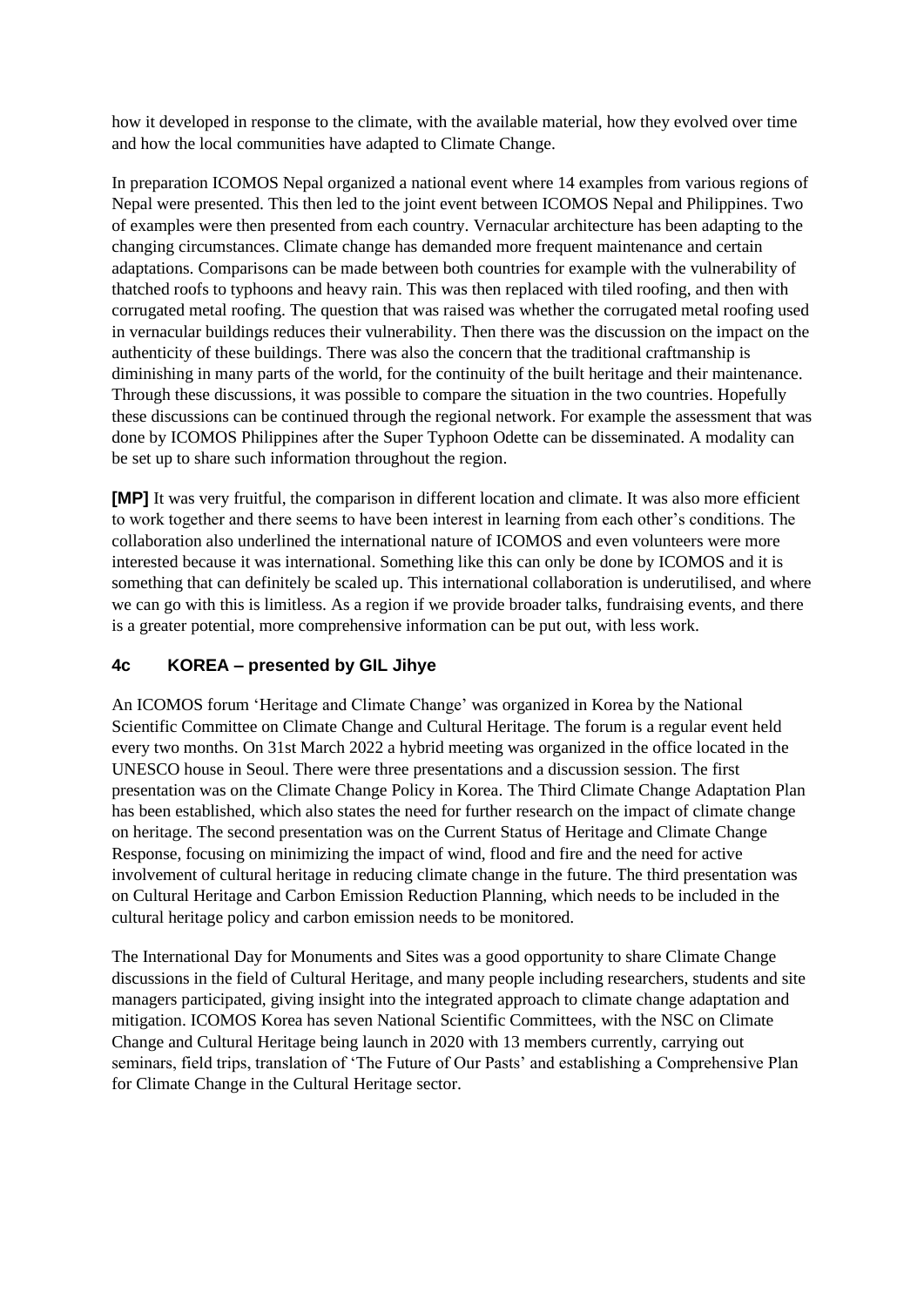#### **5 Discussion on the Asia Pacific Approach to Heritage**

#### **Facilitated by Nupur Prothi Khanna**

### **5a Heritage Practice in Australia: The Burra Charter – presented by Tracy Ireland**

The presentation is on the history of heritage conservation, focusing on the Burra Charter, which is the dominant instrument developed by Australia ICOMOS. Australia ICOMOS is independent of government and has been set up to be an independent voice to government. The modern heritage movement in Australia was influenced by a range of grassroots, community based movements in the 1960s and 1970s. That flavour has continued through into the present. The indigenous rights movements have been significant, but also the green bands movement based on trade unions, activism for banning demolition and other activities on heritage grounds. While the Burra Charter was an initiative of the professions, there was community support and government took notice of this because it was at the time when Australia was getting involved in signing the World Heritage Convention and mirroring legislation.

The **Burra Charter** turned 40 years old in 2019, and the Australia ICOMOS members took the opportunity to reflect upon its legacy and its future. The Charter is periodically reviewed by ICOMOS members as a membership activity (1979, 1981, 1988, 1999, 2013), not on any schedule but respond to consultation with the membership around current issues and how they might need to be responded to. Current version from 2013 has been adopted by most states and territories in Australia. In the 1970s when the Burra Charter was developed, it was designed to be an alternative to the approach to heritage (to that found in the Venice Charter) that suited local conditions in Australia, and the colonial and post-colonial context. Also, its original authors were concerned to make a statement, challenging Euro-centric and colonial establishments of heritage. So it took to task the definition of 'sites' and 'monuments' and replaced those terms in the Australian context with '**places of cultural significance**', and suggested that significance needed to be established by a public and transparent process prior to making management decisions.

The focus around the Burra Charter was very much about having a document that worked in the Australian conditions, but this did not stop Australian members wanting to promulgate those ideas more broadly. There was a review undertaken of the Venice Charter, but the findings of the review committee presented at the 1978 General Assembly in Moscow, were that no amendments were necessary. It was again revisited at the ICOMOS meeting in 2004, the celebration of 40 years of the Venice Charter, but again no changes were found necessary. 'Recurrent initiatives both within and outside ICOMOS to amend or substitute the (Venice) Charter are based upon an incomplete understanding or misrepresentation of it' (Burke 2004: 56).

To conclude, the following are the key aspects of the Burra Charter, based on practice. The Burra Charter introduced a concept of '**social value**' and the notion that communities should be involved in determining that value. It places social values on an equal footing with the other sorts of values that we usually see arbitrated by the professions. These values are summarized as the historical, aesthetic and scientific values. It does promote a useful holistic approach. While many of the states and territories around Australia have adopted the Burra Charter, more legalistic versions of heritage significance now predominate in the Australian system which see more legalised definitions. A final point is that because the Burra Charter is very careful to separate economic decisions from cultural value, this has perhaps isolated heritage practice from developments around better arguments, around **economic values** and **community wellbeing values** of heritage in Australia. That is one of the areas that we see as a challenge for the future.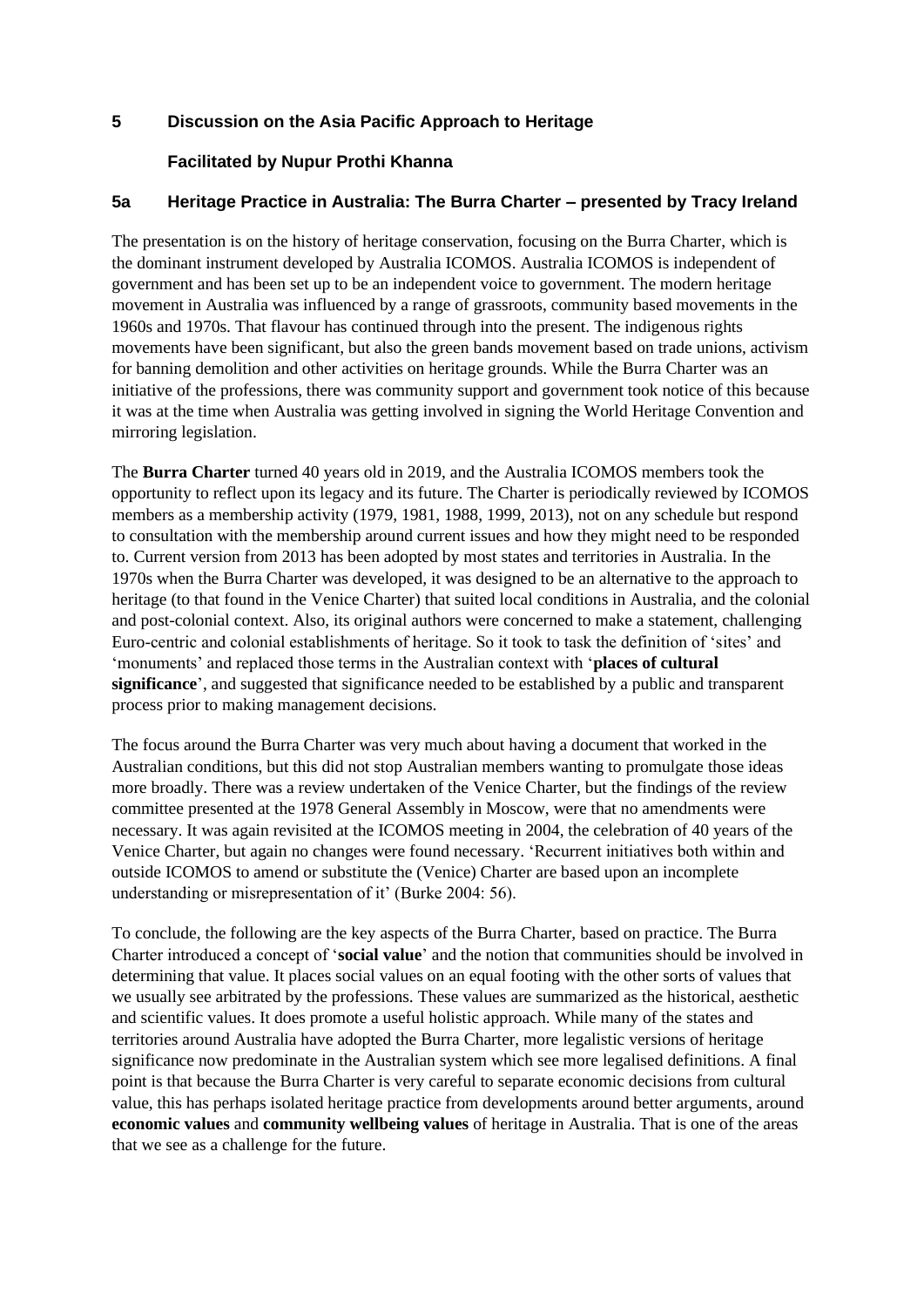#### **5b JAPAN (Nara Document) – presented by Yasuyoshi Okada / Yumi Akieda**

This presentation was on a few issues in current Japanese approaches to conservation. For the presentation, these were summarized under three main topics: (1) core concepts such as authenticity, restoration/reconstruction and **'seibi'** which is a specifically Japanese concept; (2) Engagements for heritage sites in Japan, especially the recent heritage alert; (3) Commitment to World Heritage in Japan and dialogue with national authorities.

Ever since the Nara Conference, **authenticity** has been in the core of our concerns. In recent months, the concept has again been actively discussed through the example of the Kintaikyo Bridge in Yamaguchi Prefecture. Through this example alternative viewpoints could be compared in respect to material authenticity. The bridge is built of wood over stone foundations, first constructed in the 1670s. The bridges wooden members have been totally replace over the course of history after being lost due to floods and typhoons. The original construction techniques have been handed down to the present through detailed and precise documentation of the wooden members that had to withstand the weather. This bridge is one of the iconic cases when we consider Japanese approaches to authenticity, alongside the cases of Ise Shrine and its ritual rebuilding, or the case of Horyu-ji Temple, which through repairs still retains a large number of original members from 1300 years ago.

The Japanese practice of repair and conservation, especially for built structure, puts us constantly face to face with different aspects of restoration, reconstruction, rebuilding. In Japan, these concept lie at the very core of practice and constantly challenge each other, and there is constant efforts made to understand them better in the light of international documents such as the Venice Charter, the 1990 Lausanne Charter, or of course the Nara Document. A probably less known concept is **'***seibi'*, which cannot be translated with a single English term. A recent proposal was to translate it as 'integrated management'. However, it involves different developments according to the nature of the site and/or the kind of intervention in question. Recently '*seibi'* has come to the forefront in discussions especially in relationship with archaeological sites inscribed in World Heritage.

In ICOMOS Japan we engage in advocacy in heritage as an independent expert organization, that can draw from international lessons for the benefit of sites at national and local levels. Recently there have been several cases of concern in urban and landscape contexts. The railway site of the Takanawa Chikutei Embankment is one of them, for which we called upon ICOMOS International to issue a worldwide **Heritage Alert**. Takanawa Chikutei Embankment is Japan's oldest railway site located in the centre of Tokyo alongside one of the busiest lines of road and rail transport, and in a densely developed urban context. There was a press release and a statement in the ICOMOS International website. The structure was discovered miraculously in 2019 practically in its original state. It is a coastal embankment which extended for 2.7 kilometres. It was built using an extremely unique construction method that combined traditional Japanese stone wall technique. This site is not only a precious piece of railway heritage, but also testifies, that Edo, the city of the Shogun, was reborn as Tokyo, the modern capital of Japan. Responding to the call, ICOMOS issued a Heritage Alert to immediately suspend the ongoing excavation, recording and destruction cycle to allow much wider public access to the site and a review of developments that would allow to fully preserve the remaining sections of the site in their entirety and in situ. But the alert has not yet been successful in changing the course of destruction at this exceptional site.

ICOMOS Japan is committed to stay focusing as a committee of experts, but always be open to dialogue. For example, for World Heritage, engagement is not only with the local government interested in nominations, but also at national level for the revision of Japan's Tentative List for World Heritage. Engagement is also in the means of managing sites after inscription, by developing a system for Heritage Impact Assessment (HIA) and monitoring the sites. These projects are still in preparation. These initiatives can hopefully be reported on to the ICOMOS regional network in future.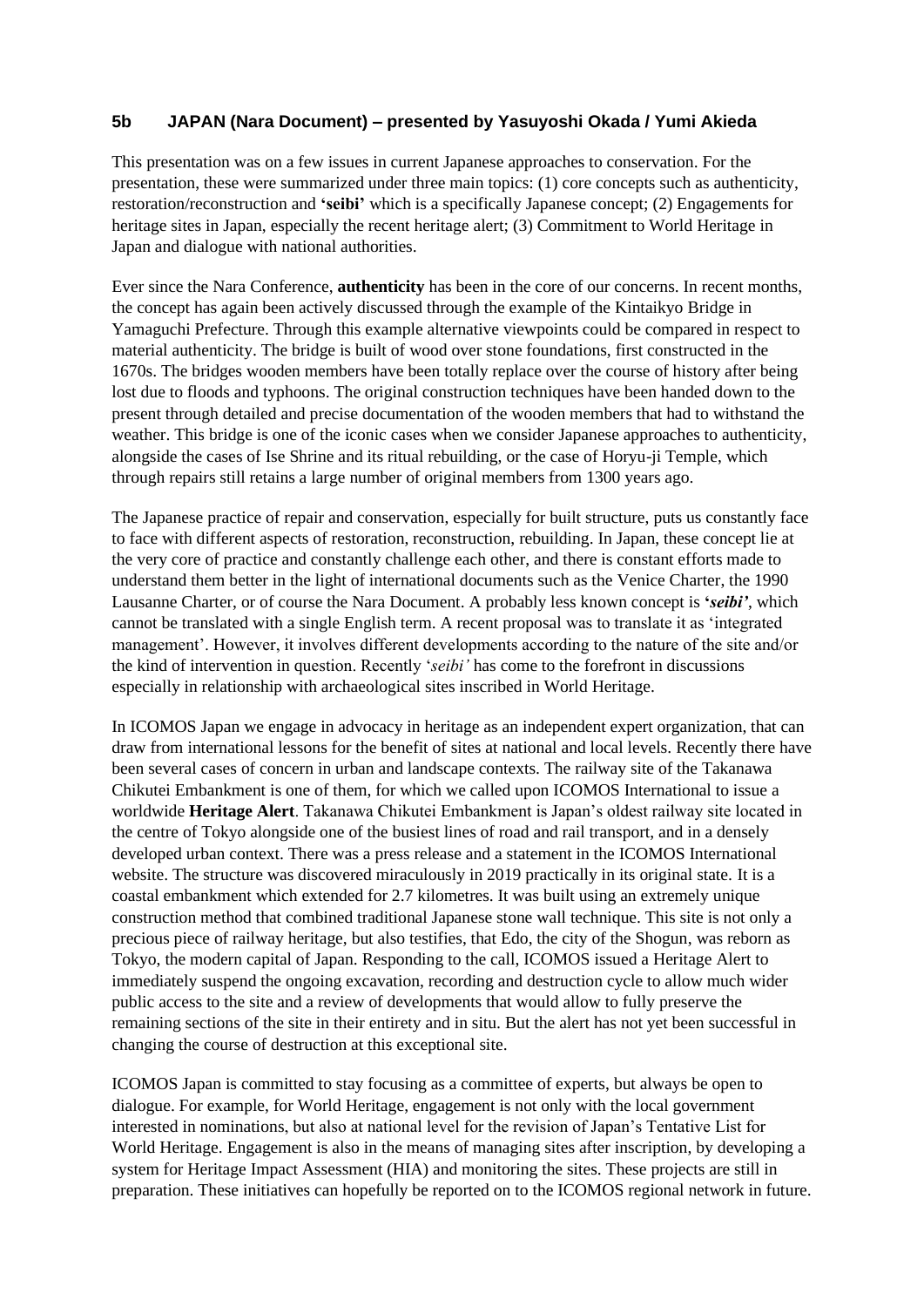#### **5c NEPAL – presented by Kai Weise (with comments from India - Navin Piplani)**

The following points were sent by Navin Piplani, President of ICOMOS India, as a contribution to the discussion on the Asia-Pacific approach to heritage. "One of the most important aspects - **'Living Heritage'**, which is not entirely the same as Intangible Cultural Heritage, but is a part of it. The second important concern - **linkage of heritage with livelihood and craft**. This is again a distinguishing factor from the western approach where traditional crafts and craftsmanship are highly vulnerable and threatened for survival. In this part of the world, the situation is much more favorable and promising. Thirdly - **Conservation and Development** need to be inextricably dovetailed. In contexts such as India, and many other countries in the global south, development is key for employment, education, health, local economy etc. and it will be counterproductive to pose 'conservation' as an impediment in the way of development. We, as heritage professionals, are to be seen as facilitators and not obstructionists!"

These points can be examined using the example of Kathmandu after the 2015 Gorkha Earthquake. There was a lot of destruction and once we started analysing this more in detail, we found that a lot of the destruction was caused due to the lack of maintenance and inappropriate interventions, where strengthening of the monuments were carried out with materials that were not compatible with the traditional materials. The initial understanding was that the traditional structures were not stable, but the reasons for collapse were that they were not sufficiently or appropriately maintained.

After the earthquake many of the elements were salvaged, and whatever possible was reused. As a comparison, there are a lot of chariot festivals in the Kathmandu Valley, such as the Seto Machhendranath Chariot of Kathmandu City. Every year this chariot is rebuilt and pulled through the streets of Kathmandu, and then disassembled. Because it is done every year, those responsible have regular practice of putting the chariot together and then take it apart. The chariot is put together in maybe two week and a lot of material is reused, but some adaptations can be seen, with strengthening using metal elements. They do not take material authenticity seriously, but have regular practice in erecting the chariot. This is an example of howe the skills and the traditions are passed on every year. is done every year, which allows it to be tested.

In Kathmandu there is the good fortune that there are still artisans to rebuild the monuments. For example there is the Kasthamandap which was rebuilt using traditional materials and technology. So the heritage value would in this case lie in the traditional materials, methodology of reconstructing and the skills of the artisans. We need to look at where the values lie. It is not only on the authenticity of the structure itself. Here things keep having to be changed. It lies in the means of being able to maintain and restore the structures in an appropriate manner.

In respect to this change in approach, I have been working on the management of the Kathmandu Valley World Heritage and its monument zones. The main focus is of course on the immovable heritage, the landscape and the built heritage. what we have been discussing more frequently is how we deal with movable heritage, the cultural artefacts. After the earthquake we had a lot of destruction, a lot of cultural artefacts were displaced. These might have been images or elements of buildings. The question was how to deal with trying to put these back. Can they still function the way they were functioning. A structural element would still need to retain its ability to hold up the structure. If we replace it, how do we replace it, and what do we do with the original material? And then there are the intangible heritage aspects, such as rituals linked directly to a place or monument, and also the skills and the knowledge of the artisans to be able to maintain and rebuild after the earthquake. We have been working on setting up some procedures for the protection of immovable heritage, movable heritage and intangible heritage. This has been a very interesting discussion which has not been finalized. The significance of heritage seems to clearly lie beyond the focus on the material. This would be something really interesting to discuss on a regional basis.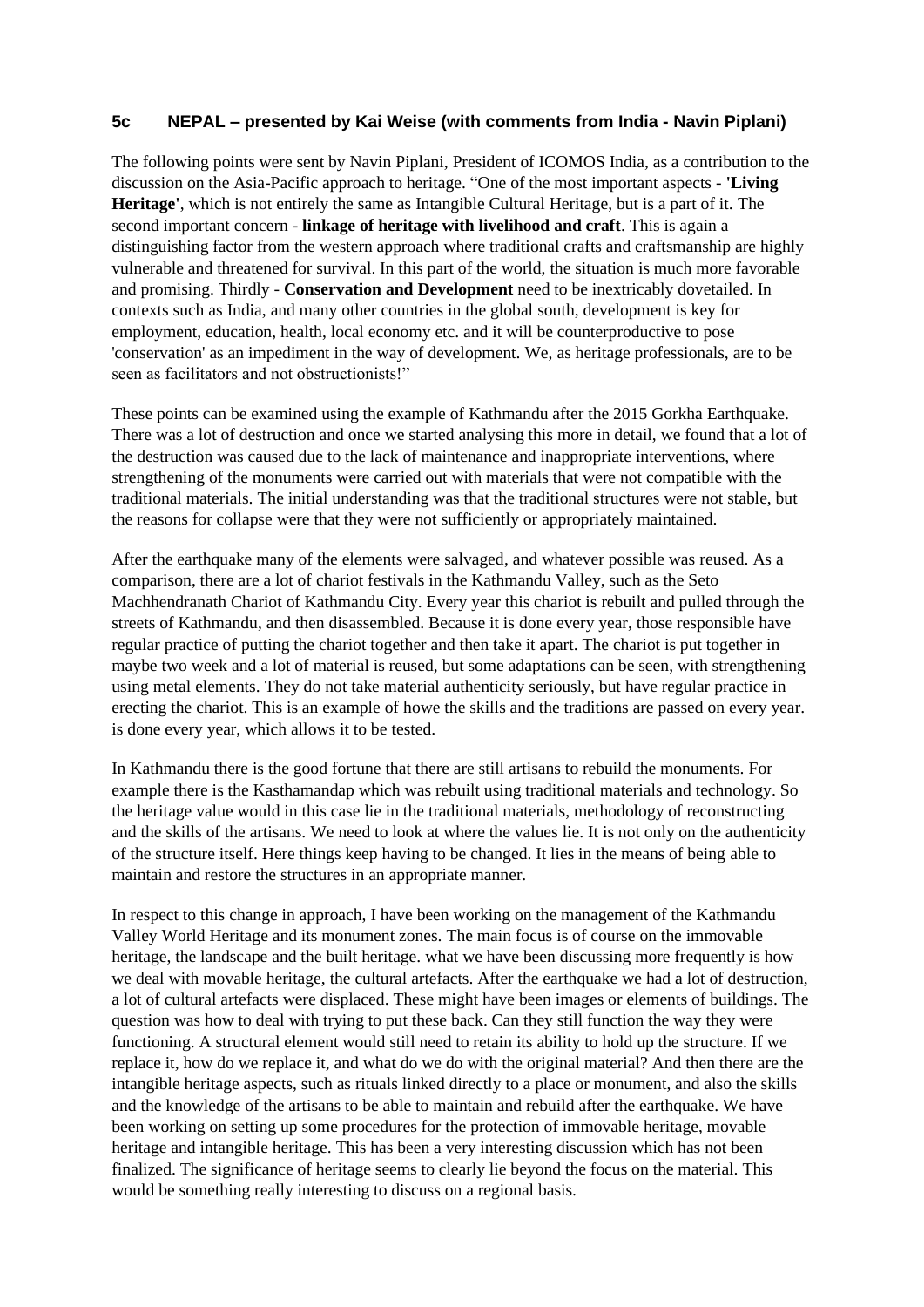During the Second Cycle of Periodic Reporting on the Implementation of the World Heritage Convention in the Asia and the Pacific Region (2010-2012) a lot of information was collected on the factors affecting World Heritage properties. There is a publication. Comparisons were made between the sub-regions, and the individual sites. What happened to all this information? It was never used. These are the types of discussions we need to conduct at the regional level. The Third Cycle has recently been completed. Can this also be something that we can continue discussing?

# **5d Discussions - Facilitated by Nupur Prothi Khanna (India/EM International)**

**[NK]** The presentations brought out some important points, the Australian Burra Charter, the Japanese concept of 'Seibi' and the Heritage Alert. The example from Nepal showed the importance of bringing together the site, built, artefacts and belief. This is the region where cultural landscapes began being nominated for World Heritage, we have brought all the aspects together for nominating landscapes. Can we have consider having an event or be involved in some manner in next year's ICOMOS GA in Sydney?

**[TP]** We are facing a lot of tremendous disasters and catastrophes, natural and human conflicts, such as the huge problem we are facing in Europe. More and more we need to have a holistic approach to conservation, and more and more we need to think of '**living heritage'**. If we preserve monuments, sites and heritage places without the people, we are losing everything. That is possibly the next theme that ICOMOS must address. Another important consideration is for World Heritage in the Asia Pacific and the **impact of development**. We need to clarify what our approach will be, how we deal with it, since ICOMOS is not against development, of course, but we need to preserve some ecosystems: natural and human ecosystems. How can we preserve some heritage sites, with the living heritage, where there is big pressure for development? These are our big concerns for the future that should be addressed by all.

**[TI]** The three presentation were similar, though using different terms for similar concepts. The term 'living heritage' seems to have great resonance with this particular group. I presented on challenges around 'heritage and wellbeing', and the 'economic vitality of communities', which are very much the concerns of living heritage. There is very strong grounds to move forward with this discussion, as a shared concern in our region.

The theme of the **GA2023 is 'Heritage Changes'**, and it has already set up a platform to take these issues forward. The theme considers the challenges that heritage is facing, such as those mentioned by Theresa, and how our actions as professions need to change. I would be happy to take the discussion to the convener and the co-chairs of the scientific symposium, Ona and Steve, to come back with some more practical and concrete suggestions on exactly where this network could plug in to the GA programme. The concerns of the GA are very aligned to the concerns articulated here.

**[NK]** The PechaKucha style of presentations, not only during this meeting, but also the previous one, have been very interesting, and have already set the standard for these meetings. China engaged not only heritage experts but other departments. Philippines and Nepal have shown the way forward by collaborating. Korea presented on the legal system and change. These are already topic for an event.

**[SH]** Greetings from ICOMOS Indonesia. We are honoured to be part of this network and a good opportunity and look forward to wider collaboration. We share similar concerns. The conservation experts are becoming aware of the UNESCO recommendation of the **Historic Urban Landscape**. This brings the Asia Pacific community, since we share the same challenges and concerns, which are different from those in Europe and Africa.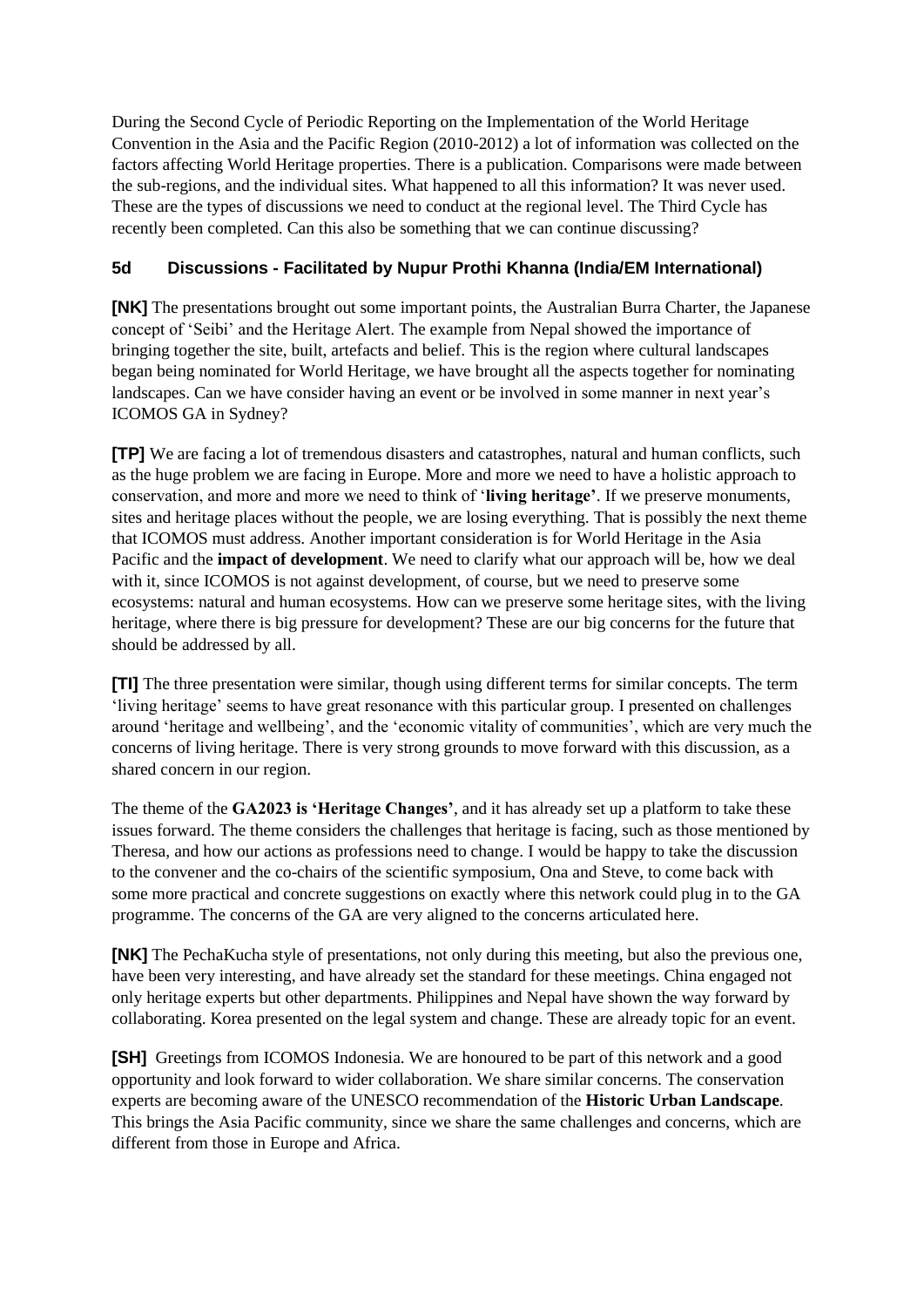**[FQ]** It is an honour to be here with these very interesting and important discussions taking place. Very relevant points have been raised, for the Asia Pacific, and even more so for South Asia. Living heritage and development, these are crucial points, which we face every day. For example our shrines, there are craftsman, there are pilgrims, their actions lead to changes within these religious sites, and how important it is to look at it from the Venice Charter, the Burra Charter and the Nara Document. For example Lahore, it is a living city. Do we need to conserve the fabric or the living heritage, which is also going through a process of change? This requires a lot of discussions to address them.

**[NK]** We cannot change the world in one sitting, but we will change the world. I thank Navin for his contribution and Kai for pulling in these comments in his presentation. To wrap up, a thought: **SDG**  Goal 17, on partnerships and collaborations, that is an important way forward for each of our NCs, and ICOMOS overall, and the suggestion is that every time we have an event or meetings that are not confidential, we must invite guests from other professions. That has had such a huge impact, since the non-believers get converted after the session, and they contribute in their own way.

# **6 The Asian Network for Industrial Heritage ANIH - Alex Yen (Individual Member)**

Celebration activities in Taiwan focused on the "Exchange Forum for International Organization of Cultural Preservations", with international NGOs, on how to attract young people to participate. Emerging Young Professionals from various organizations were involved – ICOMOS, ICOM, IUCN, TICCIH, Docomomo, etc. The **Climate Justice and Equity Toolkit** was launched. The initiative of Advancing Taiwan in Joining International Non-governmental Organization of Cultural Preservation, was established to improve international linkage, collaboration, co-learning and youth participation.

During TICCIH Congress 2012 in Taiwan, the '**Taipei Declaration on the Conservation of Industrial Heritage**' was adopted and 'Asia Route of Industrial Heritage' was proposed. This led to the establishment of ANIH, the **Asian Network of Industrial Heritage** in 2018, with the mission of multilateral communication, information sharing and transnational collaboration. Information was provided on ANIH: [https://anih.culture.tw](https://anih.culture.tw/)

# **7 Mondiacult World Conference on Cultural Policies and Sustainable Development - Gabriel Caballero (SDGWG Focal Point)**

The conference is taking place in September 2022, invited by UNESCO and the government of Mexico. This started in 1982 in Mexico when culture was defined as 'the set of distinctive spiritual, material, intellectual and emotional features that characterize a society or social group'. Culture encompasses ways of life, the fundamental rights of human beings, value systems, traditions and beliefs. This was the foundation for the 2003 Intangible Cultural Heritage and the 2005 Cultural Diversity, as well as for Culture being part of the SDGs. In this next conference, the issues of Covid 19, conflicts, inequalities, climate change, etc. are being discussed and the need for new policies. The conference will also focus on regional perspectives and priorities of UNESCO leading up to 2030. The discussions of the ICOMOS Asia Pacific Network could contribute to this. The main discussions are on: What is the role of culture in the changing paradigm and new public policy? Further information can be found on<https://www.unesco.org/en/mondiacult2022/timeline>

The summary of issues that have been compiled from the different regions are the following:

- Heritage and the Climate Emergency. Climate change will affect the successful implementation of the SDGs
- Role of civil society in the process of cultural policy
- Restitution of trafficked cultural goods
- Cultural pluralism, cultural rights
- Transversal value of cultural heritage to social life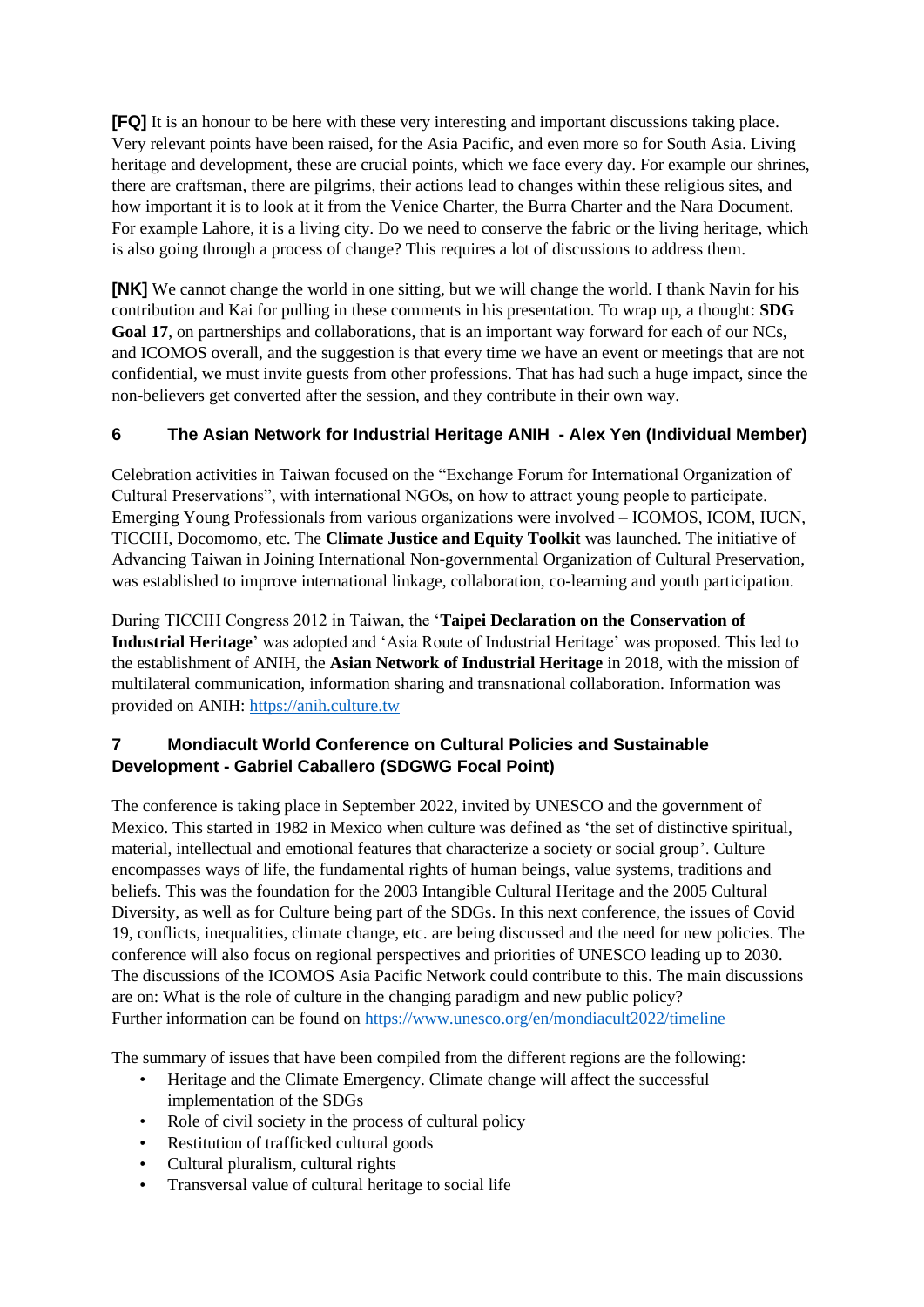- Culturally focused economic development
- Cultural heritage as an important component of the UN SDGs, VNRs and VLRs

During the many events, one of the suggests was to work towards ensuring a separate Cultural Goal in the next UN Agenda. ICOMOS setting up activities for Mondiacult 2022. Everyone is encouraged to participate in the discussion: What do heritage practitioners believe are important issues to highlight to UNESCO for cultural policies in the future?

The main points that were noted down from this meeting to be passed on were:

- Importance of living heritage and how to deal with the process of change;
- Recognition that development pressures are intense in the region because of the rapidly changing cities. Historic Urban Landscape is a potential approach that is already being applied in some countries in the region;
- There is a need to develop policies that addresses the realities of the region. There are experiences developed in Australia, Japan, India & Nepal that have emerged or beginning to emerge;
- Partnerships and collaborations (SDG17) are important to push for new ideas. Working with people outside the heritage sector enriches the heritage practice;
- Civil society has a role in crafting cultural policies and it should not just be the sole responsibility of UNESCO or governments to define policies that will affect future practice.

Further contributions to this discussion to be sent by end of May to [gabriel.caballero@icomos.org](mailto:gabriel.caballero@icomos.org)

### **8 Information on ICOMOS AGM Thailand (October 2022) - Hatthaya Siriphatthanakun (Thailand/EM International)**

### **Further discussions on the Steering Team**

**[MP]** The present members will remain till 2023. There are supposed to be six members, which means a further two EPs are meant to join. In 2023, out of the six, three will relinquish their seats and open to three others, who would start a new three year term.

**[HS]** So for this team it will be from 2021 to 2023. Then the next team can start till 2026.

**[TP]** It is a very good idea to this steering committee is being organized. AP is a very big region with very different countries. What is the role of the Vice President of ICOMOS?

**[MP]** The ICOMOS Vice President has the overall responsibility for this, we are here to assist him.

*KWI* We are here to help the Board Members and the Chair of this whole setup would be the Vice President. The steering team would be set up again after the term of the new or renewed term of the Vice President begins. The new Steering Team would be set up under the guidance of the new Vice President, who would chair the process, the Vice President and the Board Members.

**[TP]** An advice for the regional groups, it would be nice if the regions would identify the candidate for being Vice President, to represent them in the Board. We sometimes have a problem with the elections when members present themselves individually and they divide the votes and you do not have a good candidate. Maybe this should be considered in the roles of procedures for the Steering Committee.

**[KW]** We thank Teresa for recommending how we get a Vice President to represent our region. This might also be something that can be discussed at the International level, to identify who this would work. If the region is going to be working more closely with the Vice President, which would be beneficial to establish this regional collaboration through the Vice President, and then on to the